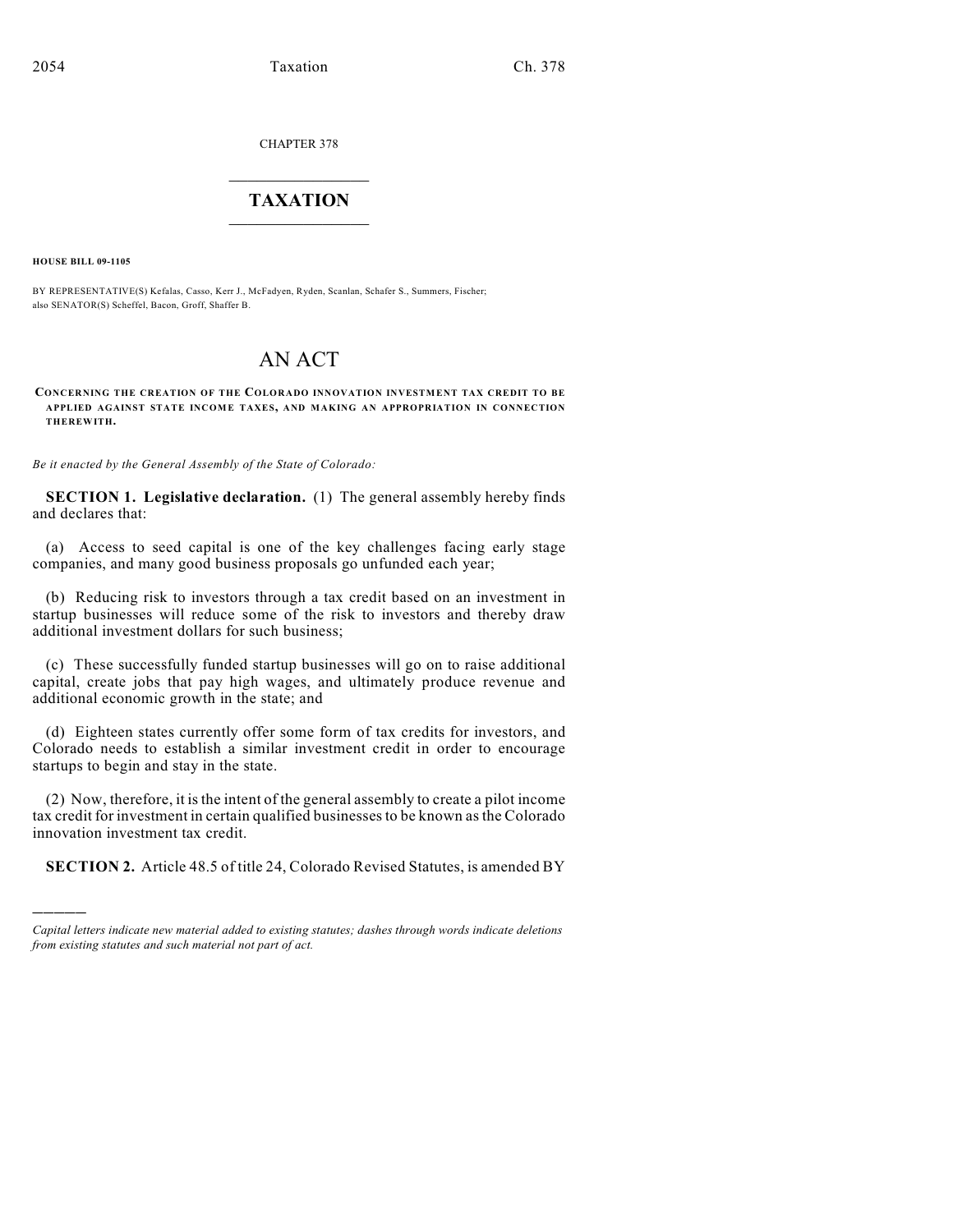THE ADDITION OF A NEW SECTION to read:

**24-48.5-112. Administration of Colorado innovation investment tax creditcash fund - created - definitions.** (1) AS USED IN THIS SECTION, UNLESS THE CONTEXT OTHERWISE REQUIRES:

(a) "AFFILIATE" MEANS ANY PERSON OR ENTITY THAT CONTROLS, IS CONTROLLED BY, OR IS UNDER COMMON CONTROL WITH ANOTHER PERSON OR ENTITY. FOR PURPOSES OF THIS PARAGRAPH (a), "CONTROL" MEANS THE POWER TO DETERMINE THE POLICIES OF AN ENTITY WHETHER THROUGH OWNERSHIP OF VOTING SECURITIES, BY CONTRACT, OR OTHERWISE.

(b) "ASSET" MEANS ANY OWNED PROPERTY THAT HAS VALUE, INCLUDING FINANCIAL ASSETS AND PHYSICAL ASSETS. INTELLECTUAL PROPERTY SHALL NOT BE INCLUDED WHEN DETERMINING TOTAL ASSETS.

(c) "COLORADO INNOVATION INVESTMENT TAX CREDIT" OR "TAX CREDIT" MEANS THE CREDIT AGAINST INCOME TAX CREATED IN SECTION 39-22-532, C.R.S.

(d) "OFFICE" MEANS THE COLORADO OFFICE OF ECONOMIC DEVELOPMENT CREATED IN SECTION 24-48.5-101.

(e) "QUALIFIED INVESTMENT" MEANS AN INVESTMENT MADE DURING THE 2010 CALENDAR YEAR IN AN EQUITY SECURITY THAT MEETS ALL OF THE FOLLOWING REQUIREMENTS:

(I) THE EQUITY SECURITY IS COMMON STOCK, PREFERRED STOCK, AN INTEREST IN A PARTNERSHIP OR LIMITED LIABILITY COMPANY, A SECURITY THAT IS CONVERTIBLE INTO AN EQUITY SECURITY, A CONVERTIBLE DEBT INVESTMENT, OR OTHER EQUITY SECURITY AS DETERMINED BY THE OFFICE;

(II) THE INVESTMENT IS AT LEAST TWENTY-FIVE THOUSAND DOLLARS; AND

(III) THE QUALIFIED INVESTOR AND ITS AFFILIATES DO NOT HOLD, OF RECORD OR BENEFICIALLY, IMMEDIATELY BEFORE MAKING AN INVESTMENT, EQUITY SECURITIES POSSESSING MORE THAN THIRTY PERCENT OF THE TOTAL VOTING POWER OF ALL EQUITY SECURITIES OF THE QUALIFIED SMALL BUSINESS.

(f) "QUALIFIED INVESTOR" MEANS AN INDIVIDUAL, LIMITED LIABILITY COMPANY, PARTNERSHIP, SCORPORATION, AS DEFINED IN SECTION 39-22-103 (10.5), C.R.S., OR OTHER BUSINESS ENTITY THAT MAKES A QUALIFIED INVESTMENT IN A QUALIFIED SMALL BUSINESS. "QUALIFIED INVESTOR" DOES NOT INCLUDE A C CORPORATION, AS DEFINED IN SECTION 39-22-103 (2.5), C.R.S.

(g) "QUALIFIED SMALL BUSINESS" MEANS A CORPORATION, LIMITED LIABILITY COMPANY, PARTNERSHIP, OR OTHER BUSINESS ENTITY THAT:

(I) MAINTAINS ITS PRINCIPLE PLACE OF BUSINESS IN THE STATE;

(II) HAS AT LEAST FIFTY PERCENT OF ITS GROSS ASSETS AND FIFTY PERCENT OF ITS EMPLOYEES LOCATED WITHIN THE STATE. IF THE ENTITY IS A MEMBER OF AN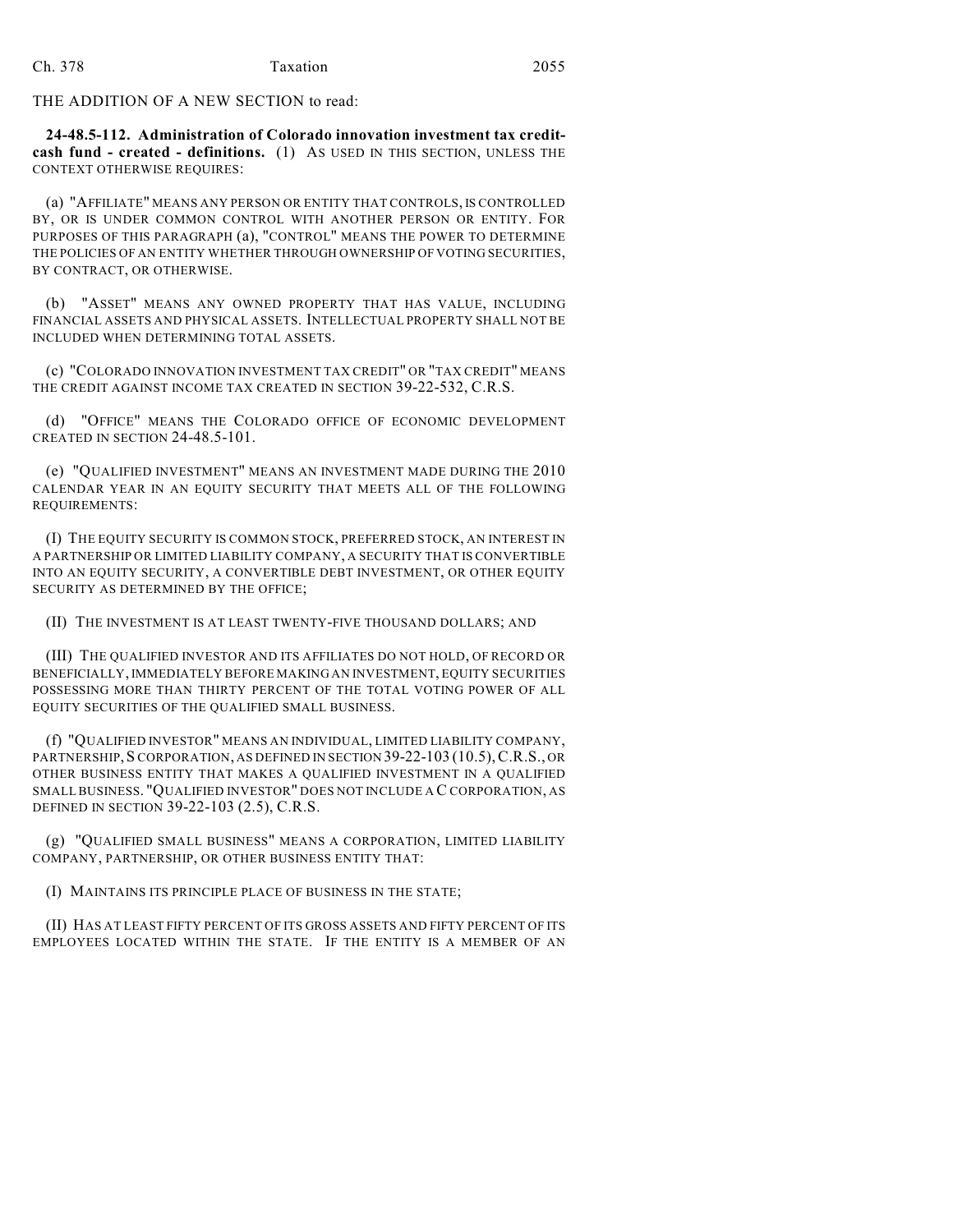AFFILIATE, THE GROSS ASSETS AND THE NUMBER OF EMPLOYEES OF ALL MEMBERS OF THE AFFILIATE, WHEREVER THOSE ASSETS AND EMPLOYEES ARE LOCATED, SHALL BE INCLUDED FOR THE PURPOSE OF DETERMINING THE PERCENTAGE OF THE ENTITY'S GROSS ASSETS AND EMPLOYEES THAT ARE LOCATED IN THE STATE.

(III) HAS AT LEAST TWO NONADMINISTRATIVE, FULL-TIME EQUIVALENT EMPLOYEES WHO ARE RESIDENTS OF THE STATE;

(IV) HAS A PRINCIPAL BUSINESS INVOLVED PRIMARILY IN RESEARCH AND DEVELOPMENT OR MANUFACTURING OF NEW TECHNOLOGIES, PRODUCTS, OR PROCESSES.

(V) HAS BEEN IN OPERATION FOR LESS THAN FIVE YEARS; AND

(VI) HAS TOTAL YEARLY REVENUES OF LESS THAN TWO MILLION DOLLARS AND TOTAL ASSETS OF LESS THAN FIVE MILLION DOLLARS, EXCLUDING ANY INVESTMENT THAT IS THE BASIS OF A COLORADO INNOVATION INVESTMENT TAX CREDIT.

(2) (a) THE OFFICE SHALL RECEIVE AND EVALUATE APPLICATIONS THAT ARE SUBMITTED BY QUALIFIED INVESTORS TO RECEIVE A COLORADO INNOVATION INVESTMENT TAX CREDIT FOR QUALIFIED INVESTMENTS MADE IN A QUALIFIED SMALL BUSINESS DURING THE 2010 CALENDAR YEAR.

(b) TO BE ELIGIBLE FOR A COLORADO INNOVATION INVESTMENT TAX CREDIT, A QUALIFIED INVESTOR SHALL FILE AN APPLICATION WITH THE OFFICE WITHIN THIRTY DAYS AFTER MAKING A QUALIFIED INVESTMENT. AN APPLICATION SHALL BE MADE IN THE MANNER AND FORM PRESCRIBED BY THE OFFICE. THE OFFICE SHALL NOTE THE TIME AND DATE OF EACH APPLICATION RECEIVED. IN ADDITION TO ANY OTHER REQUIREMENTS ESTABLISHED BY THE OFFICE, THE APPLICATION SHALL INCLUDE:

(I) THE NAME, ADDRESS, AND FEDERAL INCOME TAX IDENTIFICATION NUMBER OF THE APPLICANT;

(II) THE NUMBER OF NEW EMPLOYEES HIRED BY THE QUALIFIED SMALL BUSINESS AS A RESULT OF THE QUALIFIED INVESTMENT;

(III) THE NAME AND FEDERAL EMPLOYER IDENTIFICATION NUMBER OF THE QUALIFIED SMALL BUSINESS THAT RECEIVED A QUALIFIED INVESTMENT MADE BY THE APPLICANT;

(IV) THE AMOUNT OF THE QUALIFIED INVESTMENT;

(V) THE NAME OF ANY PARTNER, MEMBER, OR SUBCHAPTER S SHAREHOLDER ENTITY, IF ANY, AND THE FEDERAL INCOME TAX IDENTIFICATION NUMBER OF SUCH PERSON OR ENTITY;

(VI) THE DATE THE QUALIFIED INVESTMENT WAS MADE; AND

(VII) ANY ADDITIONAL INFORMATION THAT THE OFFICE REQUIRES.

(c) A CORPORATION, LIMITED LIABILITY COMPANY, PARTNERSHIP, OR OTHER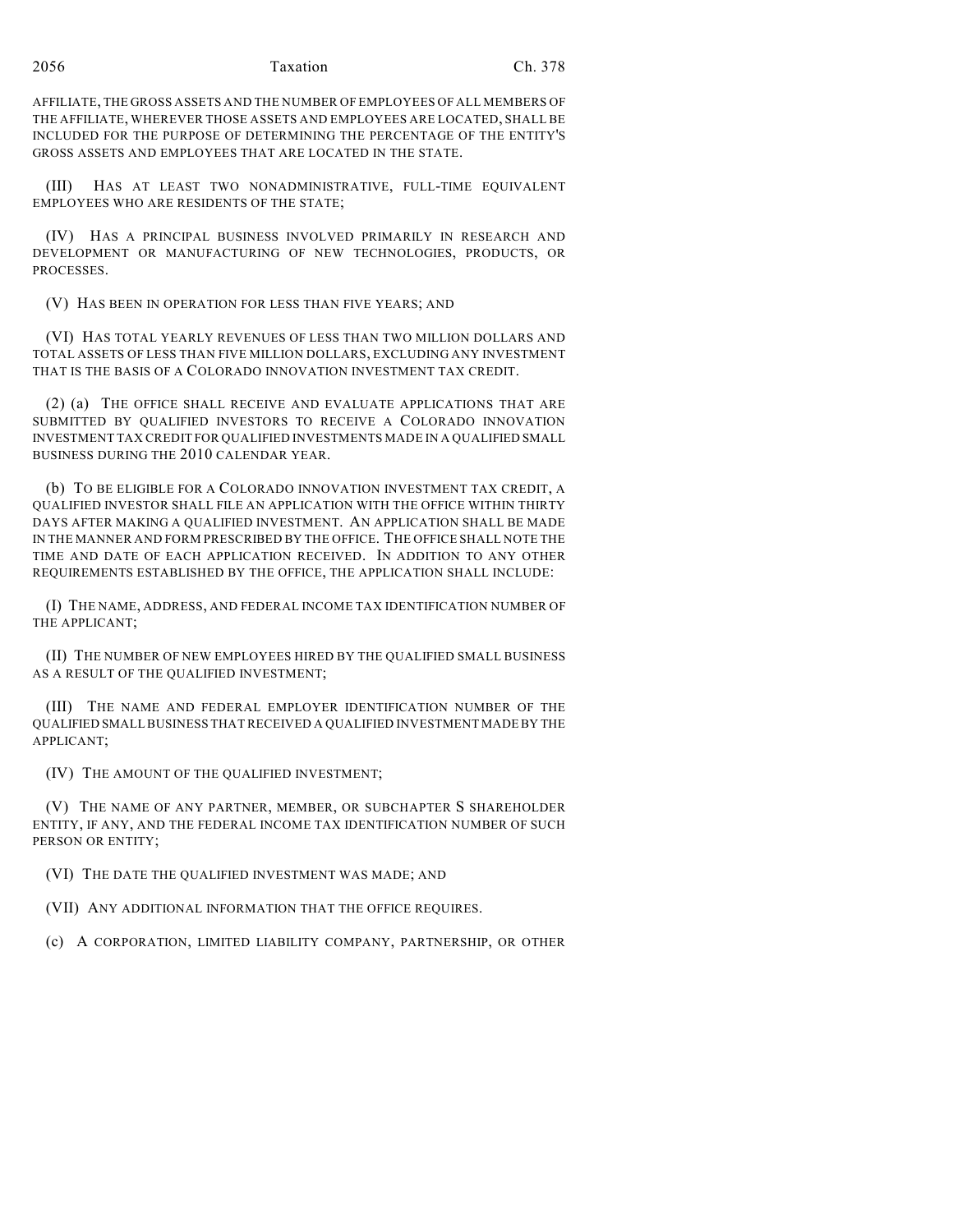### Ch. 378 Taxation 2057

BUSINESS ENTITY MAY REQUEST THE OFFICE TO DETERMINE WHETHER IT IS A QUALIFIED SMALL BUSINESS. UPON RECEIVING SUCH REQUEST OR UPON RECEIPT OF AN APPLICATION FOR A COLORADO INNOVATION INVESTMENT TAX CREDIT FROM A QUALIFIED INVESTOR, THE OFFICE SHALL DETERMINE WHETHER THE CORPORATION, LIMITED LIABILITY COMPANY, PARTNERSHIP, OR OTHER BUSINESS ENTITY THAT IS NAMED IN THE APPLICATION OR WRITTEN REQUEST IS A QUALIFIED SMALL BUSINESS. AFTER DETERMINING THE QUALIFICATIONS, THE OFFICE SHALL CERTIFY THE QUALIFIED SMALL BUSINESS AS BEING ELIGIBLE TO RECEIVE QUALIFIED INVESTMENTS FOR PURPOSES OF THIS SECTION. THE CERTIFICATION IS VALID FOR THE 2010 CALENDAR YEAR; EXCEPT THAT SUCH CERTIFICATION SHALL BE REVOKED IF THE QUALIFIED SMALL BUSINESS NO LONGER MEETS THE QUALIFICATIONS. A SMALL BUSINESS SHALL NOTIFY THE OFFICE WITHIN THIRTY BUSINESS DAYS FROM THE DATE THAT IT NO LONGER MEETS THE QUALIFICATIONS. IF THE CERTIFICATION IS REVOKED, THE OFFICE MAY ASSESS A PENALTY AGAINST THE BUSINESS ENTITY EQUAL TO THE AMOUNT OF THE COLORADO INNOVATION INVESTMENT TAX CREDITS AUTHORIZED AFTER THE DATE THAT THE BUSINESS NO LONGER MEETS THE QUALIFICATIONS. THE PENALTY SHALL BE DEPOSITED INTO THE STATE GENERAL FUND. IF THE CERTIFICATION IS REVOKED, SUBSEQUENT INVESTMENTS IN THE BUSINESS SHALL NOT QUALIFY FOR A TAX CREDIT. ALL TAX CREDITS ISSUED BEFORE THE REVOCATION OF THE CERTIFICATION SHALL REMAIN VALID. ANY APPLICATION FOR A TAX CREDIT SHALL NOT BE DENIED ON THE BASIS OF THE REVOCATION OF THE CERTIFICATION IF THE INVESTMENT WAS MADE BEFORE THE DATE OF THE REVOCATION.

(d) AS PART OF THE APPLICATION FOR A COLORADO INNOVATION INVESTMENT TAX CREDIT, THE APPLICANT AND THE QUALIFIED SMALL BUSINESS THAT RECEIVES THE INVESTMENT SHALL EACH PROVIDE WRITTEN AUTHORIZATION TO PERMIT THE DEPARTMENT OF REVENUE TO PROVIDE TAX INFORMATION TO THE OFFICE FOR THE PURPOSE OF DETERMINING IF THERE ARE ANY MISREPRESENTATIONS ON THE APPLICATION. THE AUTHORIZATION SHALL LIMIT DISCLOSURE TO INCOME TAX INFORMATION FOR THE LATEST TWO YEARS FOR WHICH RETURNS WERE FILED WITH THE DEPARTMENT OFREVENUE PRECEDING THE DATE THE APPLICATION IS FILED AND FOR ALL TAX YEARS THROUGH THE YEAR IN WHICH THE INVESTMENT WAS MADE FOR WHICH A RETURN WAS NOT FILED AS OF THE DATE OF THE APPLICATION. THE APPLICANT SHALL ALSO PROVIDE IN THE WRITTEN AUTHORIZATION INCOME TAX INFORMATION FOR ALL TAX YEARS IN WHICH THE APPLICANT ACTUALLY CLAIMS A TAX CREDIT OR CARRIES FORWARD A TAX CREDIT ON A RETURN FILED WITH THE DEPARTMENT OF REVENUE. AN APPLICANT WITH AN INDIVIDUAL OWNERSHIP INTEREST AS A CO-OWNER OF A BUSINESS AND THAT MAY BE ENTITLED TO A PRO RATA SHARE OF THE TAX CREDIT PURSUANT TO SECTION 39-22-532 (5), C.R.S., SHALL PROVIDE A WRITTEN AUTHORIZATION WITH CONTENT SIMILAR TO THE AUTHORIZATION, AND IN THE SAME MANNER, AS ANY OTHER APPLICANT IS REQUIRED TO PROVIDE.

(e) THE OFFICE SHALL REVIEW AND MAKE A DETERMINATION WITH RESPECT TO EACH APPLICATION FOR A COLORADO INNOVATION INVESTMENT TAX CREDIT WITHIN NINETY DAYS AFTER RECEIVING THE APPLICATION. THE OFFICE MAY REQUEST ADDITIONAL INFORMATION FROM THE APPLICANT IN ORDER TO MAKE AN INFORMED DECISION REGARDING THE ELIGIBILITY OF THE QUALIFIED INVESTOR OR QUALIFIED SMALL BUSINESS.

(3) (a) SUBJECT TO THE LIMITATION SET FORTH IN SUBSECTION (4) OF THIS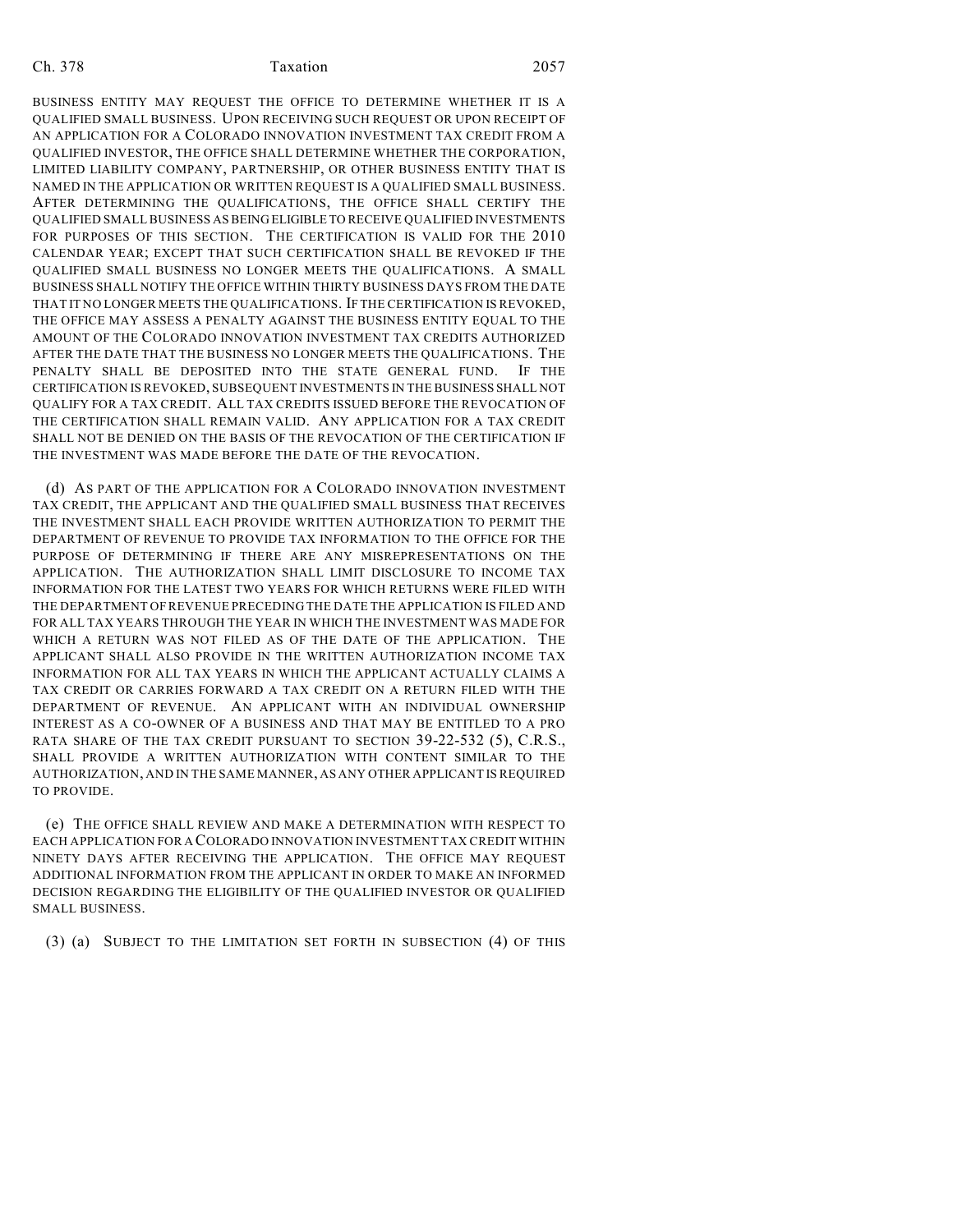2058 Taxation Ch. 378

SECTION, THE OFFICE SHALL AUTHORIZE A COLORADO INNOVATION INVESTMENT TAX CREDIT FOR EACH QUALIFIED INVESTOR WHO MAKES A QUALIFIED INVESTMENT IN A QUALIFIED SMALL BUSINESS. THE AMOUNT OF THE CREDIT SHALL BE FIFTEEN PERCENT OF THE AMOUNT OF THE INVESTMENT; EXCEPT THAT THE TOTAL AMOUNT OF THE CREDIT SHALL NOT EXCEED TWENTY THOUSAND DOLLARS. THE OFFICE SHALL ISSUE A TAX CREDIT CERTIFICATE TO THE QUALIFIED INVESTOR STATING THE AMOUNT OF THE TAX CREDIT THAT IS AUTHORIZED FOR PURPOSES OF SECTION 39-22-532, C.R.S. A TAX CREDIT CERTIFICATE IS NONTRANSFERABLE. THE OFFICE SHALL CERTIFY TO THE DEPARTMENT OF REVENUE THE NAME OF EACH QUALIFIED INVESTOR WHO RECEIVES A TAX CREDIT CERTIFICATE, THE AMOUNT OF THE CREDIT, AND OTHER RELEVANT INFORMATION RELATING TO THE TAX CREDITS.

(b) A QUALIFIED INVESTOR SHALL SUBMIT A COPY OF A TAX CREDIT CERTIFICATE AS PART OF A TAX RETURN TO THE DEPARTMENT OF REVENUE IN ACCORDANCE WITH SECTION 39-22-532 (3), C.R.S., BY THE DUE DATE OF THE RETURN, INCLUDING EXTENSIONS, FOR THE 2010 TAX YEAR. IFTHE QUALIFIED INVESTOR FAILS TO TIMELY FILE THE TAX CREDIT CERTIFICATE, THE TAX CREDIT EXPIRES FOR THAT TAXABLE YEAR AND THERE SHALL BE NO CARRYFORWARD OF THE EXPIRED CREDIT. CREDITS THAT EXPIRE OR THAT OTHERWISE ARE NOT TIMELY USED BY THE QUALIFIED INVESTOR SHALL NOT BE REISSUED.

(4) (a) THE TOTAL AMOUNT OF COLORADO INNOVATION INVESTMENT TAX CREDITS ALLOWED FOR THE 2010 TAX YEAR SHALL NOT EXCEED SEVEN HUNDRED FIFTY THOUSAND DOLLARS.

(b) IF QUALIFYING APPLICATIONS IN THE 2010 TAX YEAR EXCEED SEVEN HUNDRED FIFTY THOUSAND DOLLARS, THE OFFICE SHALL AUTHORIZE COLORADO INNOVATION INVESTMENT TAX CREDITS IN THE ORDER OF THE DATE AND TIME THAT THE APPLICATIONS ARE RECEIVED BY THE OFFICE, AS EVIDENCED BY THE TIME AND DATE THAT THE OFFICE RECEIVED THE APPLICATION. IF AN APPLICATION IS RECEIVED THAT, IF AUTHORIZED, WOULD REQUIRE THE OFFICE TO EXCEED THE SEVEN HUNDRED FIFTY THOUSAND DOLLAR LIMIT, THE OFFICE SHALL ONLY GRANT THE APPLICANT THE REMAINING AMOUNT OF TAX CREDITS THAT WOULD NOT EXCEED THE SEVEN HUNDRED FIFTY THOUSAND DOLLAR LIMIT.

(5) NO LATER THAN JANUARY 30, 2011, THE OFFICE SHALL PROVIDE TO THE DEPARTMENT OF REVENUE AN ELECTRONIC REPORT THAT INCLUDES THE INFORMATION SET FORTH IN PARAGRAPH (b) OF SUBSECTION (2) OF THIS SECTION AND ANY OTHER INFORMATION REQUIRED TO ADMINISTER SECTION 39-22-532, C.R.S. IF THE OFFICE SUBSEQUENTLY DISCOVERS THAT AN APPLICANT WHO RECEIVED A COLORADO INNOVATION INVESTMENT TAX CREDIT MISREPRESENTED INFORMATION ON THE APPLICATION, THE OFFICE SHALL IMMEDIATELY NOTIFY THE DEPARTMENT OF REVENUE AND PROVIDE THE DEPARTMENT OF REVENUE ALL INFORMATION THAT RELATES TO THAT APPLICANT.IF THE DEPARTMENT OF REVENUE DETERMINES THAT THERE HAS BEEN A MISREPRESENTATION ON THE APPLICATION, THE DEPARTMENT OF REVENUE SHALL DENY THE TAX CREDIT IF THE MISREPRESENTATION RELATES TO WHETHER THE APPLICANT WAS A QUALIFIED INVESTOR OR MADE A QUALIFIED INVESTMENT. IF THE MISREPRESENTATION RELATES TO WHETHER THE INVESTMENT WAS MADE TO A QUALIFIED SMALL BUSINESS, THE DEPARTMENT OF REVENUE SHALL DENY THE TAX CREDIT ONLY IF THE APPLICANT KNEW OR SHOULD HAVE KNOWN AT ANY TIME BEFORE THE CERTIFICATION THAT THE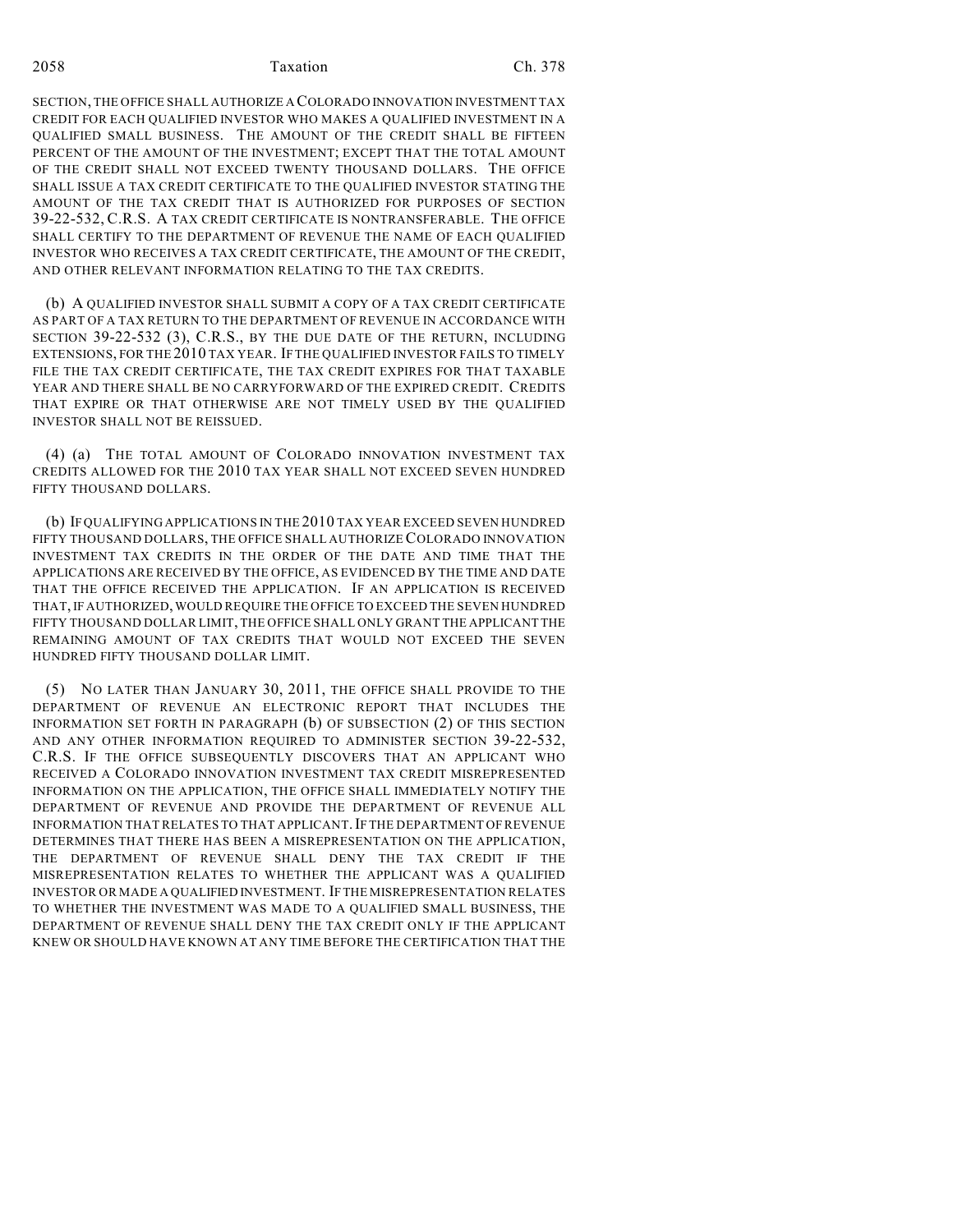#### REPRESENTATION WAS FALSE.

(6) (a) THERE IS HEREBY CREATED IN THE STATE TREASURY THE COLORADO INNOVATION INVESTMENT TAX CREDIT CASH FUND, REFERRED TO IN THIS SUBSECTION (6) AS THE "FUND", TO PROVIDE FOR THE DIRECT AND INDIRECT COSTS ASSOCIATED WITH THE ADMINISTRATION OF THE TAX CREDIT AND TO OFFSET LOST GENERAL FUND REVENUE AS A RESULT OF THE TAX CREDIT. THE OFFICE IS AUTHORIZED TO SEEK AND ACCEPT GIFTS, GRANTS, OR DONATIONS FROM PRIVATE OR PUBLIC SOURCES. ALL PRIVATE AND PUBLIC FUNDS RECEIVED THROUGH GIFTS, GRANTS, OR DONATIONS SHALL BE TRANSMITTED TO THE STATE TREASURER, WHO SHALL CREDIT THE SAME TO THE FUND. THE MONEYS IN THE FUND SHALL BE SUBJECT TO ANNUAL APPROPRIATION BY THE GENERAL ASSEMBLY FOR THE DIRECT AND INDIRECT COSTS ASSOCIATED WITH THE ADMINISTRATION OF THIS SECTION. ANY MONEYS IN THE FUND NOT EXPENDED FOR SUCH PURPOSE MAY BE INVESTED BY THE STATE TREASURER AS PROVIDED BY LAW. ALL INTEREST AND INCOME DERIVED FROM THE INVESTMENT AND DEPOSIT OF MONEYS IN THE FUND SHALL BE CREDITED TO THE FUND. EXCEPT AS OTHERWISE SET FORTH IN PARAGRAPH (b) OF THIS SUBSECTION (6), ANY UNEXPENDED AND UNENCUMBERED MONEYS REMAINING IN THE FUND AT THE END OF A FISCAL YEAR SHALL REMAIN IN THE FUND AND SHALL NOT BE CREDITED OR TRANSFERRED TO THE GENERAL FUND OR ANY OTHER FUND.

(b) (I) ON JUNE 30, 2010, THE STATE TREASURER SHALL TRANSFER THREE HUNDRED SEVENTY-FIVE THOUSAND DOLLARS FROM THE FUND TO THE GENERAL FUND.

(II) ON JULY 1, 2010, THE STATE TREASURER SHALL TRANSFER THREE HUNDRED SEVENTY-FIVE THOUSAND DOLLARS FROM THE FUND TO THE GENERAL FUND.

**SECTION 3.** 39-21-113, Colorado Revised Statutes, is amended BY THE ADDITION OF A NEW SUBSECTION to read:

**39-21-113. Reports and returns - repeal.** (20) NOTWITHSTANDING THE PROVISIONS OF THIS SECTION, THE EXECUTIVE DIRECTOR SHALL PROVIDE THE COLORADO OFFICE OF ECONOMIC DEVELOPMENT WITH INFORMATION AS REQUIRED PURSUANT TO SECTION 24-48.5-112 (2) (d), C.R.S.

**SECTION 4.** Part 5 of article 22 of title 39. Colorado Revised Statutes, is amended BY THE ADDITION OF A NEW SECTION to read:

**39-22-532. Colorado innovation investment tax credit - definitions.** (1) AS USED IN THIS SECTION, UNLESS THE CONTEXT OTHERWISE REQUIRES:

(a) "COLORADO INNOVATION INVESTMENT TAX CREDIT" OR "TAX CREDIT" MEANS THE CREDIT AGAINST INCOME TAX CREATED IN THIS SECTION.

(b) "QUALIFIED INVESTMENT" SHALL HAVE THE SAME MEANING AS SET FORTH IN SECTION 24-48.5-112 (1) (e), C.R.S.

(c) "QUALIFIED INVESTOR" SHALL HAVE THE SAME MEANING AS SET FORTH IN SECTION 24-48.5-112 (1) (f), C.R.S.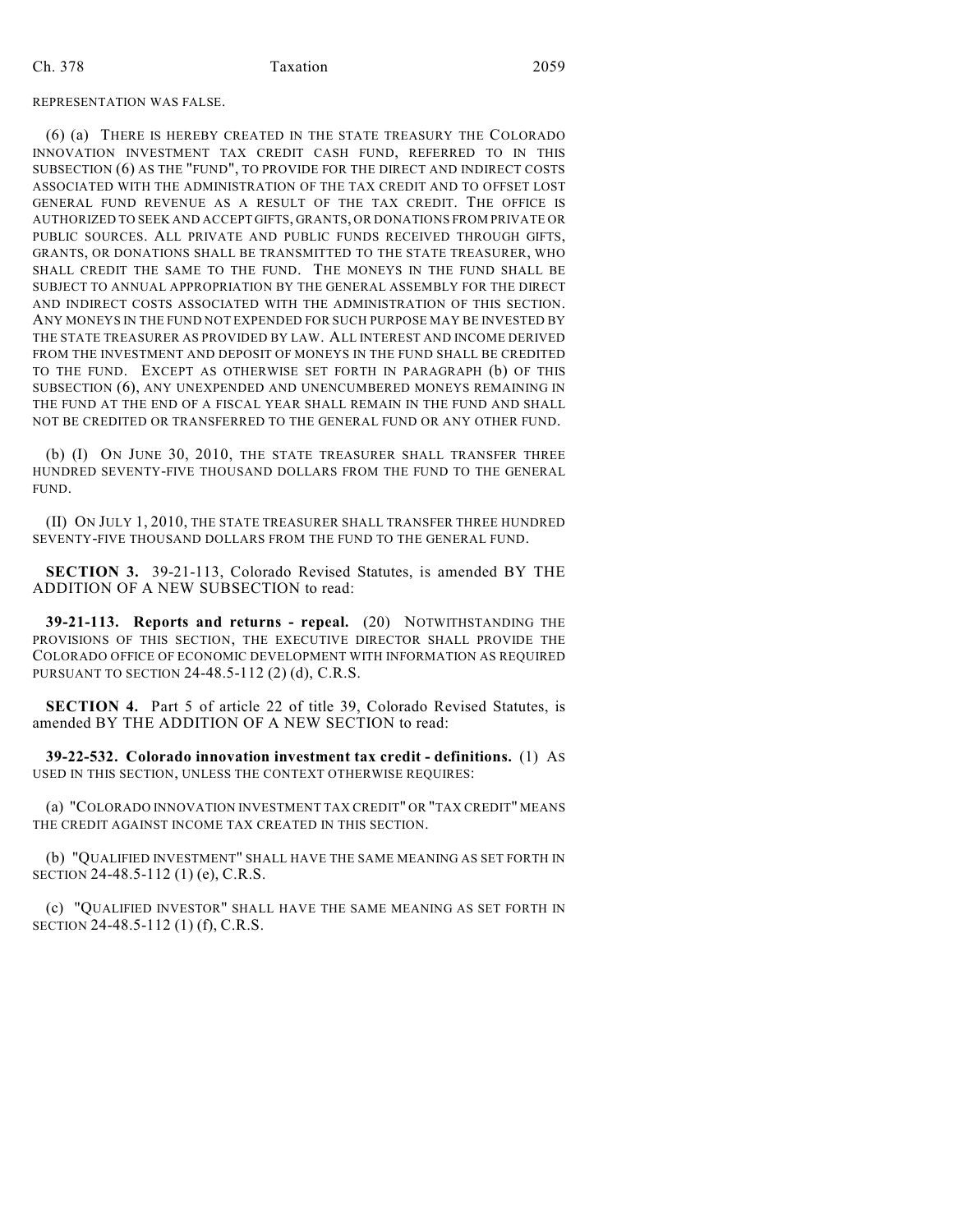(d) "QUALIFIED SMALL BUSINESS" SHALL HAVE THE SAME MEANING AS SET FORTH IN SECTION 24-48.5-112 (1) (g), C.R.S.

(e) "TAX CREDIT CERTIFICATE" MEANS A TAX CREDIT CERTIFICATE ISSUED TO A QUALIFIED INVESTOR PURSUANT TO SECTION 24-48.5-112 (3), C.R.S.

(2) THERE SHALL BE ALLOWED A COLORADO INNOVATION INVESTMENT TAX CREDIT AGAINST THE INCOME TAXES IMPOSED PURSUANT TO THIS ARTICLE FOR A QUALIFIED INVESTMENT IN A QUALIFIED SMALL BUSINESS. THE AMOUNT OF THE CREDIT IS THE AMOUNT DETERMINED AND AUTHORIZED BY THE COLORADO OFFICE OF ECONOMIC DEVELOPMENT PURSUANT TO SECTION 24-48.5-112, C.R.S., AND SET FORTH IN A TAX CREDIT CERTIFICATE.

(3) TO CLAIM THE COLORADO INNOVATION INVESTMENT TAX CREDIT, THE TAXPAYER SHALL ATTACH TO THE TAXPAYER'S TAX RETURN A COPY OF THE TAX CREDIT CERTIFICATE. NO TAX CREDIT IS ALLOWED UNDER THIS SECTION UNLESS THE TAXPAYER PROVIDES THE COPY OF THE TAX CREDIT CERTIFICATE.

(4) IF THE ALLOWABLE COLORADO INNOVATION INVESTMENT TAX CREDIT EXCEEDS THE AMOUNT OF INCOME TAX DUE ON THE INCOME OF THE TAXPAYER FOR THE 2010 TAX YEAR, THE AMOUNT OF THE TAX CREDIT NOT USED AS AN OFFSET AGAINST INCOME TAXES IN SUCH INCOME TAX YEAR SHALL NOT BE ALLOWED AS A REFUND, BUT MAY BE CARRIED FORWARD AND APPLIED AGAINST THE INCOME TAX DUE IN EACH OF THE FIVE SUCCEEDING INCOME TAX YEARS, BUT SHALL BE FIRST APPLIED AGAINST THE INCOME TAX DUE FOR THE EARLIEST OF THE INCOME TAX YEARS POSSIBLE. ANY AMOUNT OF THE TAX CREDIT THAT IS NOT USED AFTER SAID PERIOD SHALL NOT BE REFUNDABLE.

(5) INDIVIDUALS WHO ARE CO-OWNERS OF A BUSINESS, INCLUDING PARTNERS IN A PARTNERSHIP AND SHAREHOLDERS OF AN S CORPORATION, MAY EACH CLAIM ONLY THEIR INDIVIDUAL PRO RATA SHARES OF THE COLORADO INNOVATION INVESTMENT TAX CREDIT ALLOWED UNDER THIS SECTION BASED ON THEIR OWNERSHIP INTERESTS. THE TOTAL OF THE TAX CREDITS ALLOWED TO ALL SUCH OWNERS MAY NOT EXCEED THE AMOUNT THAT WOULD HAVE BEEN ALLOWED TO A SOLE OWNER.

(6) IF THE DEPARTMENT OF REVENUE DETERMINES THAT THERE HAS BEEN A MISREPRESENTATION ON AN APPLICATION SUBMITTED TO THE COLORADO OFFICE OF ECONOMIC DEVELOPMENT PURSUANT TO SECTION 24-48.5-112, C.R.S., THE DEPARTMENT OF REVENUE SHALL DENY THE COLORADO INNOVATION INVESTMENT TAX CREDIT IF THE MISREPRESENTATION RELATES TO WHETHER THE APPLICANT WAS A QUALIFIED INVESTOR OR MADE A QUALIFIED INVESTMENT. IF THE MISREPRESENTATION RELATES TO WHETHER THE INVESTMENT WAS MADE TO A QUALIFIED SMALL BUSINESS, THE DEPARTMENT OF REVENUE SHALL DENY THE TAX CREDIT ONLY IF THE APPLICANT KNEW OR SHOULD HAVE KNOWN AT ANY TIME BEFORE THE CERTIFICATION THAT THE REPRESENTATION WAS FALSE.

**SECTION 5. Appropriation.** In addition to any other appropriation, there is hereby appropriated, out of any moneys in the Colorado innovation investment tax credit cash fund created in section 24-48.5-112 (6) (a), Colorado Revised Statutes, not otherwise appropriated, to the governor -- lieutenant governor -- state planning and budgeting, for allocation to economic development programs, for the fiscal year